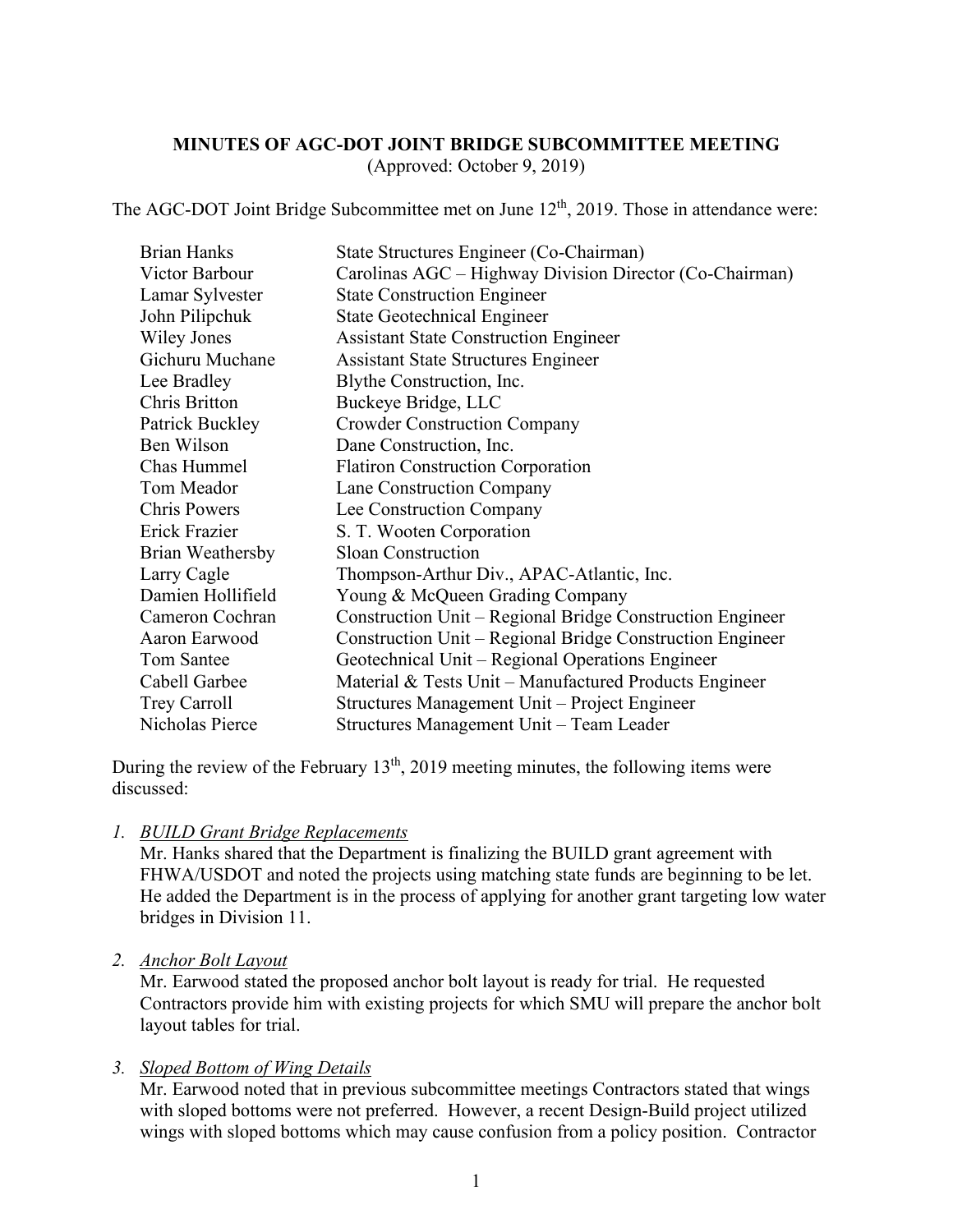consensus continued to be that wings with sloped bottoms should be avoided whenever possible. Structures Management and Geotechnical Units reiterated that they will work to develop details addressing integral end bents with long wingwalls.

*4. Staged Construction*

Mr. Earwood inquired if Contractors had any thoughts or suggestions regarding the current staged construction policy. Group discussion noted that girder spacing for bulb tees should be reviewed.

# *5. Disposal of Concrete Residuals*

Mr. Earwood noted that there has been no change in what is considered concrete residuals and how it should be properly disposed. Mr. Sylvester added that the Department's permit for disposal of concrete residuals was in the renewal process and would cover residuals from various construction activities.

The minutes of the February  $13<sup>th</sup>$ , 2019 meeting were approved.

The following items of new business were discussed:

*1. Funding Update*

Mr. Hanks and Mr. Sylvester discussed lettings for the remainder of the fiscal year and shared anticipated funding sources and amounts for the upcoming fiscal year but noted that the budget still needed legislative approval. Mr. Hanks noted that he anticipates funding for the bridge program will remain consistent. Mr. Sylvester shared that the Department has delayed some new construction projects because it is awaiting reimbursement for monies spent in response to recent hurricanes and he noted the recent decline in project lettings should resume soon after the new fiscal year begins.

### **Action Item: None**

*2. FIB Girders and Integral End Bents*

Mr. Barbour noted that 6 feet is the maximum girder height allowed under the current integral end bent policy. He inquired if the policy will be revised because Florida I-Beam (FIB) girders are beginning to be used more frequently and those standard girder shapes can exceed 6 feet. Mr. Hanks stated that Structures Management Unit will review the integral end bent policy with regards to FIB girder heights.

## **Action Item:**

# **Structures Management Unit will review integral end bent criteria with regards to girder height and will update as needed.**

## *3. Temporary Panel Bridges*

Mr. Earwood noted that Materials and Tests Unit is updating the temporary bridge policy to provide greater consistency among vendors and to address various items including critical connections and used material tracking. Mr. Earwood reminded Contractors that routine inspections of temporary bridges are required, and inspection report forms are available on the Structures Management Unit's webpage. Mr. Cochran noted that when launching a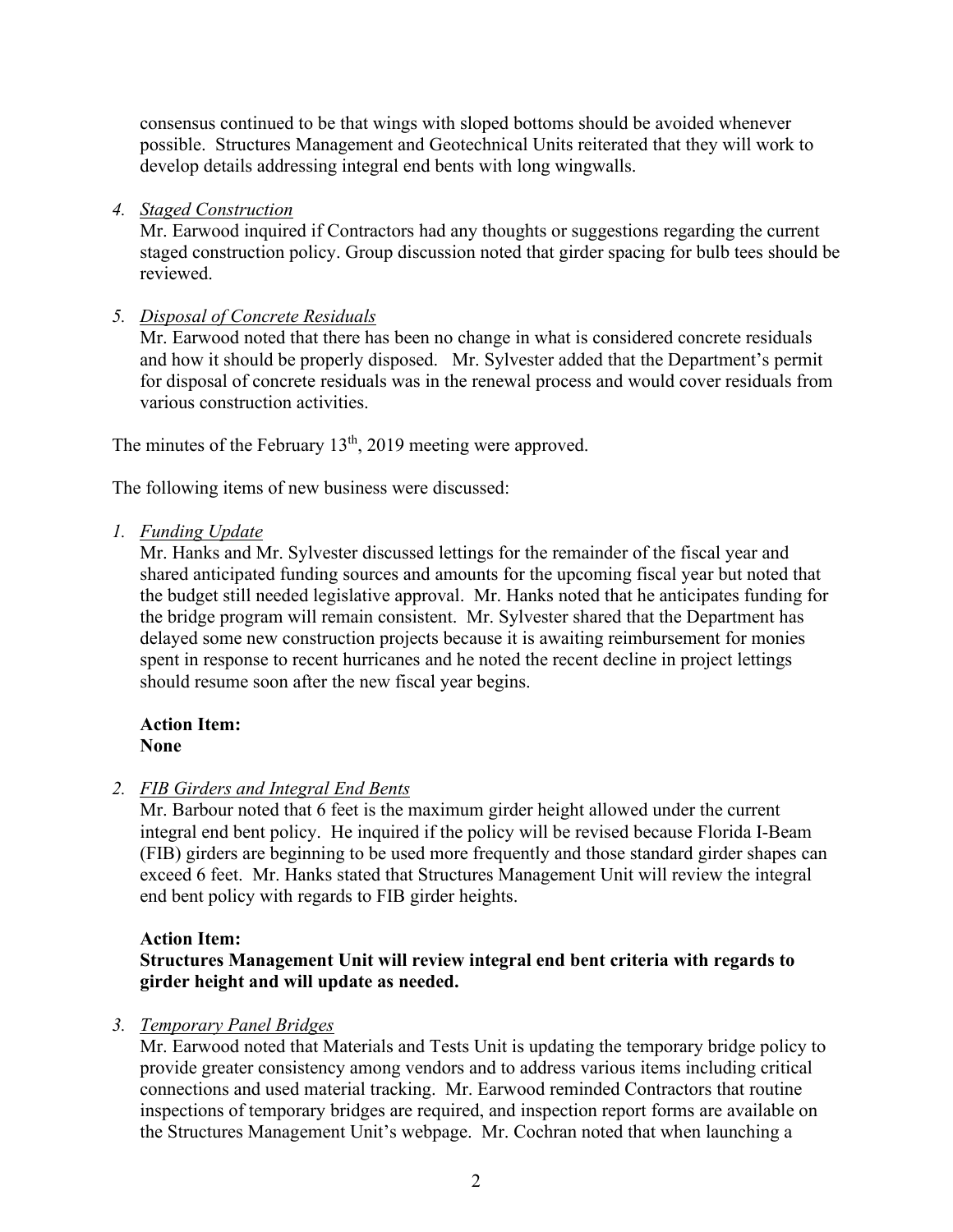temporary bridge consisting of multiple spans the stability and strength of the interior bents should be investigated. He shared an example of a temporary interior bent consisting of a footing on piles that began to tilt as the temporary bridge was being launched across it.

## **Action Item:**

**Materials and Tests Unit will continue updating the temporary bridge policy accordingly.**

### *4. Link Slabs*

Mr. Earwood noted that Structures Management Unit is currently revising its link slab policy and that Contractors should be seeing more plans detailing link slabs. Mr. Hanks noted that, for long girders, link slabs will not replace the continuous for live load diaphragms. The discussion noted that plan notes should clearly define what is and what is not acceptable within the link slab area.

## **Action Item: Structures Management Unit will continue revising the link slab policy.**

## *5. Barrier Rail Slip Forming*

Mr. Earwood discussed the requirement for Contractors to have systems in place to capture and contain excess grout and concrete from slip-forming barrier rails. He noted that concrete should never be dropped into streams or onto traffic due to environmental concerns and safety to the traveling public. He advised that containment systems should be in place before the barrier rail subcontractor arrives to avoid possible delays. He added that the June 2019 Structure Bulletin provides additional information on the topic.

#### **Action Item: None**

## *6. Adhesive Anchors – ACI Certification*

Mr. Earwood stated that the Standard Specifications do not permit the use of adhesive anchors in overhead installations under sustained tension, but noted there may be occurrences when Contractors can request an exception. He shared that the Department will review Contractor's requests for overhead applications on a case-by-case basis and emphasized that the allowance for an overhead installation will be considered only as a last resort. He noted that installers must be ACI certified and that the ACI certification process can take several months and therefore encouraged Contractors to begin seeking certifications for their employees. The Construction Unit will begin training NCDOT inspectors how to inspect installations. Mr. Garbee noted that ACI Carolinas Chapter is a resource for installer certification.

## **Action Item: None**

## *7. Crane Operator Certification*

Mr. Cochran shared that OSHA regulations now require all crane operators to be certified for all crane operations. He noted that previously only critical lifts required certified crane operators and that the Crane Safety Special Provision should be revised accordingly.